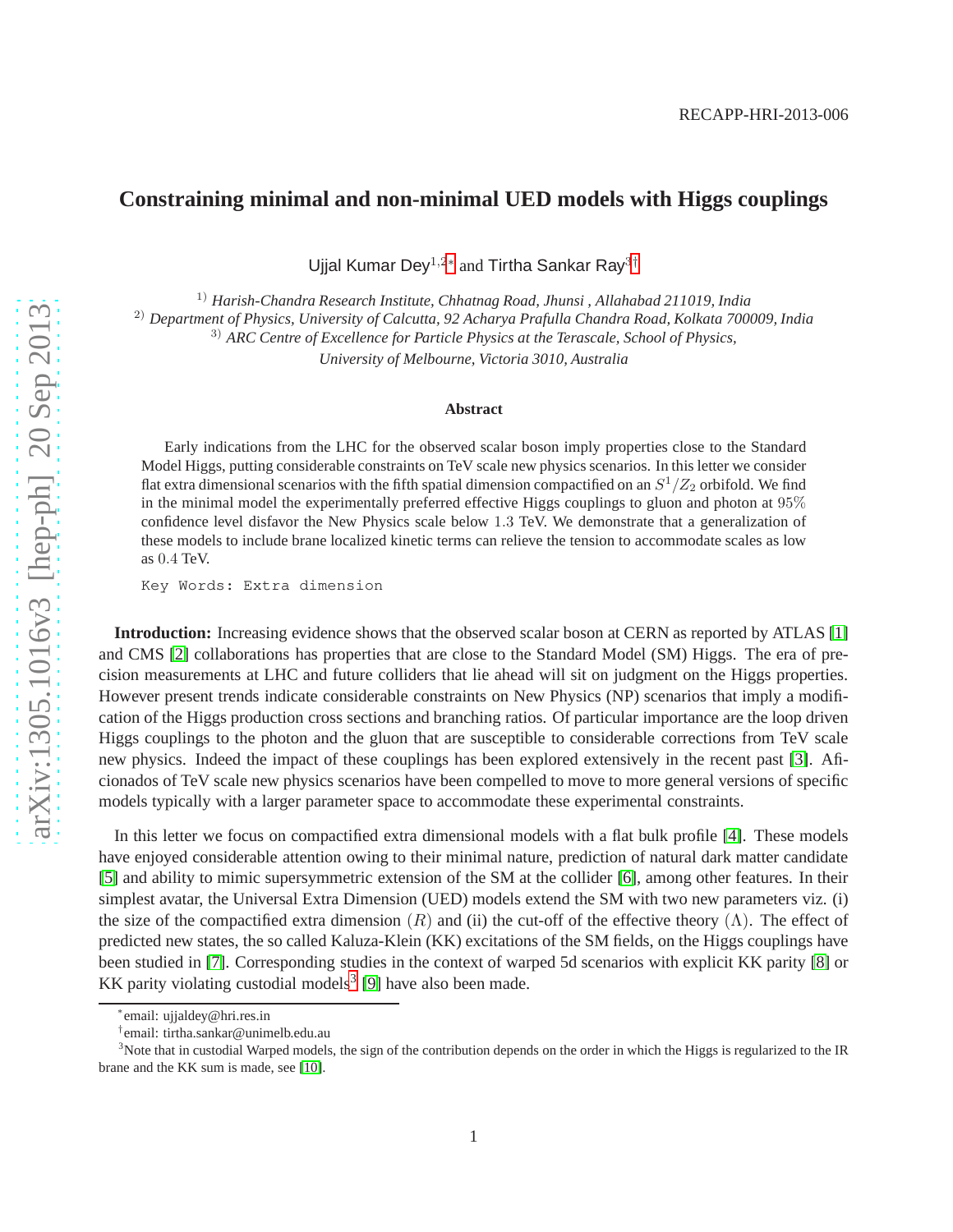In this letter we discuss the constraints from the LHC Higgs results on the UED scenario, which we find to be quite severe. However generalizing to models with brane localized kinetic terms (BLKT) [\[11\]](#page-7-10) that arise naturally due to the cut-off dependent radiative corrections, facilitates a considerable recovery of the constrained parameter space.

This letter is organized as follows. We begin by reviewing the formalism to study the Higgs couplings  $gg \to h$  and  $h \to \gamma \gamma$ , including possible contributions from new states beyond the SM. Then we compute in turn the contributions from UED and BLKT scenarios and compare with present experimental values. Finally we conclude.

**The loop driven Higgs couplings:** At the LHC, the Higgs production chiefly proceeds through the gluon fusion process  $q\bar{q} \to h$ , driven by the fermion triangle loop [\[12\]](#page-7-11). Within the SM the top loop contribution dominates. Similarly an important decay mode for a 125 GeV Higgs is the di-photon channel. This proceeds through a fermion and a W boson loop within SM. New states with correct quantum numbers can show up as virtual particles in these loops and may lead to a sizable correction of the effective couplings. The corresponding cross section and decay width, including possible contributions from new massive states are given below [\[14\]](#page-7-12),

<span id="page-1-1"></span>
$$
\Gamma_{h \to \gamma\gamma} = \frac{G_F \alpha^2 m_H^3}{128\sqrt{2}\pi^3} \left| A_W(\tau_W) + 3\left(\frac{2}{3}\right)^2 A_t(\tau_t) + N_{c, NP} Q_{NP}^2 A_{NP}(\tau_{NP}) \right|^2,
$$
\n
$$
\sigma_{gg \to h} = \frac{G_F \alpha_s^2 m_H^3}{16\sqrt{2}\pi^3} \left| \frac{1}{2} A_t(\tau_t) + C(r_{NP}) A_{NP}(\tau_{NP}) \right|^2,
$$
\n(1)

where,

<span id="page-1-0"></span>
$$
\mathcal{A}_{NP}(\tau_{NP}) = \sum_{NP} \frac{v}{m_{NP}} \frac{\partial m_{NP}}{\partial v} \, A_{F,V,S}(\tau_{NP}). \tag{2}
$$

Note that the contribution of a state in the loops is dependent on the spin statistics of the new states  $(F, V)$  and S stand for fermions, vector bosons and scalars respectively). The various contributions are given as,

$$
A_F(\tau) = \frac{2}{\tau^2} (\tau + (\tau - 1)f(\tau)), \quad A_V(\tau) = -\frac{1}{\tau^2} (2\tau^2 + 3\tau + 3(2\tau - 1)f(\tau)),
$$
  
\n
$$
A_S(\tau) = -\frac{1}{\tau^2} (\tau - f(\tau)),
$$
\n(3)

where,  $\tau_i = m_h^2/4m_i^2$ , and  $f(\tau) = \arcsin^2 \sqrt{\tau}$ . In the light Higgs limit i.e.,  $m_h \ll 2m_i$ , we get,  $A_F \sim$  $4/3$ ,  $A_V \sim -7$ ,  $A_S \sim 1/3$ .

It will be useful to define two dimensionless parameters,  $C_{gg} = \frac{\sigma_{gg \to h}^{NP}}{\sigma_{gg \to h}^{SM}} / \frac{\sigma_{gg \to h}^{SM}}{\sigma_{gg \to h}^{SM}} = \Gamma_{h \to \gamma\gamma}^{NP} / \Gamma_{h \to \gamma\gamma}^{SM}$ to compare the correction induced by New Physics scenarios with experimentally allowed values. The best fit values for  $C_{gg}$  and  $C_{\gamma\gamma}$  from the LHC Higgs results were computed in [\[3\]](#page-7-2). We are going to use the numerical values quoted in [\[13\]](#page-7-13):  $\sqrt{C_{gg}} = 0.88 \pm 0.11$  and  $\sqrt{C_{\gamma\gamma}} = 1.18 \pm 0.12$ .

**Universal Extra Dimension:** At lowest order, flat extra dimensional theories like the UED [\[4\]](#page-7-3) with the extra spatial dimension compactified over a  $S^1/Z_2$  orbifold, is a simple extension of the SM with a single new parameter, the radius of compactification  $(R)$  of the extra spatial dimension added to the theory. As 5d quantum field theories are essentially non-renormalizable, physical parameters are sensitive to the finite cut-off  $\Lambda$  of the theory. The end points  $(x_5 = \pm \pi R/2)$  of the compactified extra dimension are the locations of four dimensional hyper-surfaces called the 3-branes. The SM can be embedded in the 5d scenario, the relevant part of the action be schematically represented by the following,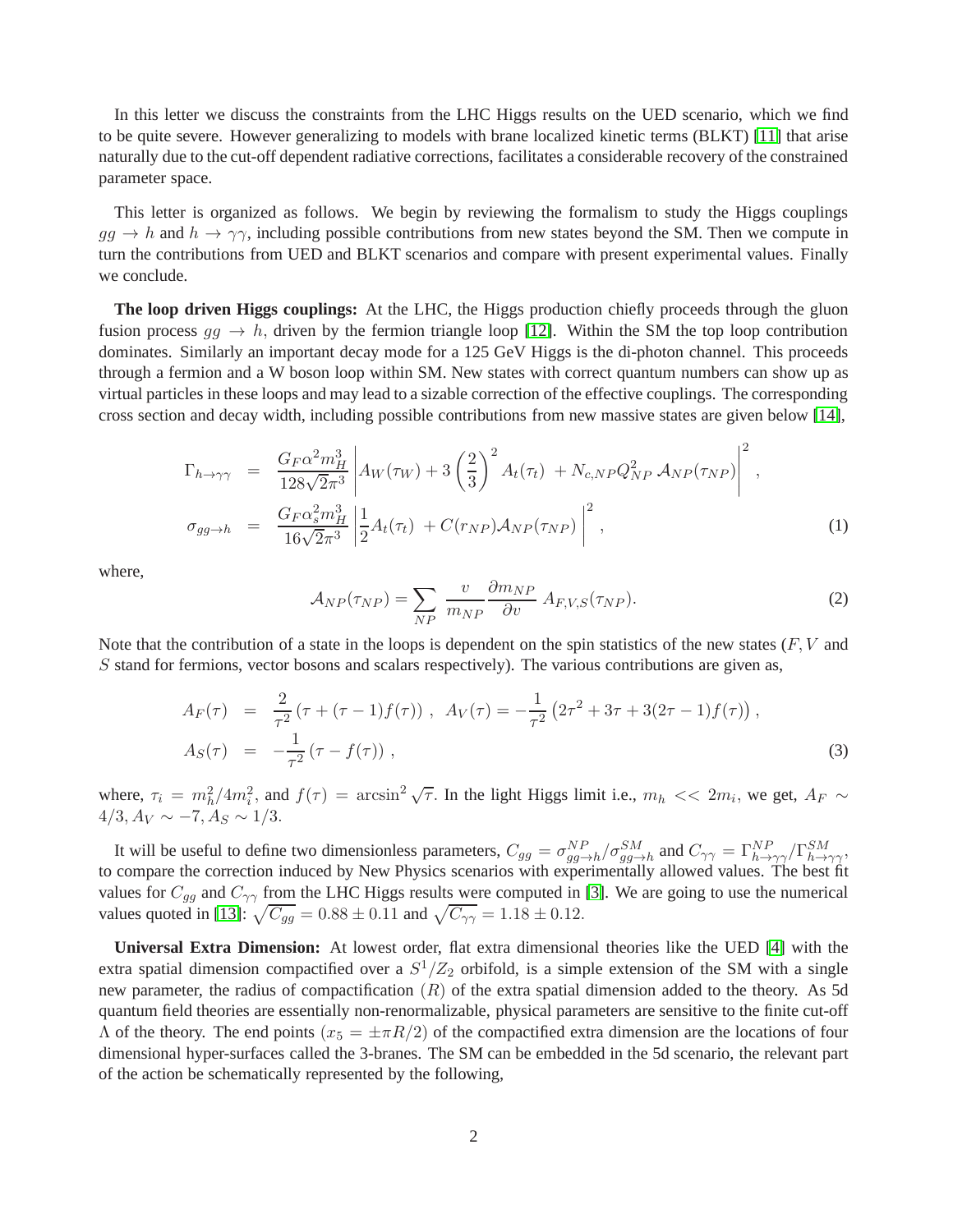<span id="page-2-1"></span>
$$
S = \int_{-\pi R/2}^{\pi R/2} dx_5 \int d^4 x \left\{ -\frac{1}{2} \sum_{i=1}^3 \text{Tr} \left[ F_{iMN} F_i^{MN} \right] + (D_M H)^\dagger D^M H + \mu^2 |H|^2 - \frac{\lambda_5}{4} |H|^4 \right. \\ \left. + i \,\bar{Q}_3 \, DQ_3 + i \,\bar{u}_3 \, D u_3 - \left[ i \lambda_5^u \overline{Q}_3 u_3 \tilde{H} + \text{h.c.} \right] \right\}, \tag{4}
$$

where, the Latin index runs from 0 to 3 and 5 (representing the flat extra dimension) the covariant derivative is defined as  $D_M = \partial_M - i \sum_{i=1}^3 g_5^i T_i^a A_i^a{}_M$  and  $\Gamma^M = \{\gamma^\mu, i\gamma^5\}$ . The leptons can be included analogous to the quarks, which we omit for brevity. The 4d effective action can be derived by performing a Fourier expansion of the fields as a function of the compactified fifth dimension and integrating out the fifth dimension term by term. This procedure elevates every five dimensional bulk field to an infinite tower of increasingly massive states. Depending on the boundary values at the locations of the orbifold fixed points, the lowest lying states can be massless (zero modes) and are identified with the SM fields. The respective KK excitations, corresponding to higher Fourier modes, form an infinite tower of massive states. The tree level masses of the *n*-th KK excitation are given by ,

<span id="page-2-0"></span>
$$
(m^{(n)})^2 = (m^{(0)})^2 + n^2/R^2.
$$
\n(5)

For all the SM fields the zero mode mass can be written in the form,  $m^{(0)} \propto qv$ , where q is the gauge coupling for massive vector bosons, the Yukawa coupling for fermions and the self coupling for the Higgs, and  $v$  is the vacuum expectation value of the zero mode Higgs. The integer  $n$  corresponds to quantized momentum along the fifth dimension. 5d Lorentz invariance implies that every vertex preserves the quantum number  $n.$  However, orbifolding required to obtain chiral fermions at the zero mode breaks this symmetry, leaving a residual reflection symmetry in the 5d geometry. An important aspect of the symmetric nature of the fifth dimension is that the KK excitations have identical couplings as their zero modes and at every vertex KK parity is preserved.

We are interested in the contribution of the KK excitations that may show up as virtual particles and modify the loop level coupling of the zero mode scalar field that is identified with SM Higgs field. The contribution from the entire KK top tower is a convergent sum and can be computed in closed form in the light Higgs approximation by using Eqs. [2](#page-1-0) and [5](#page-2-0) and is given by [\[14\]](#page-7-12),

$$
\mathcal{A}_t^{NP} \sim \frac{8}{3} \left( \frac{\pi m_t / R \coth(\pi m_t / R) - 1}{2} \right). \tag{6}
$$

In the case of the KK version of the W boson loop, one needs to be careful to also incorporate the contribution from the additional scalar states present in the spectrum. These are states that are a linear combinations of KK excitations of the fifth component of the gauge bosons  $W_5^{(n)}$  $5<sup>(n)</sup>$  and the KK excitations of the Goldstone modes  $G^{(n)}$ , that are orthogonal to the longitudinal component of the massive  $W^{(n)}_{\mu}$  boson. A systematic study of this within the light Higgs approximation gives us,

<span id="page-2-2"></span>
$$
\mathcal{A}_W^{NP} \sim -\frac{20}{3} \left( \frac{\pi m_W / R \coth(\pi m_W / R) - 1}{2} \right). \tag{7}
$$

Using these expressions in Eq. [1,](#page-1-1) we compute the correction to the Higgs couplings as a function of the radius of compactifications of the fifth spatial dimension. Figure [1](#page-3-0) shows that the measurement of the Higgs couplings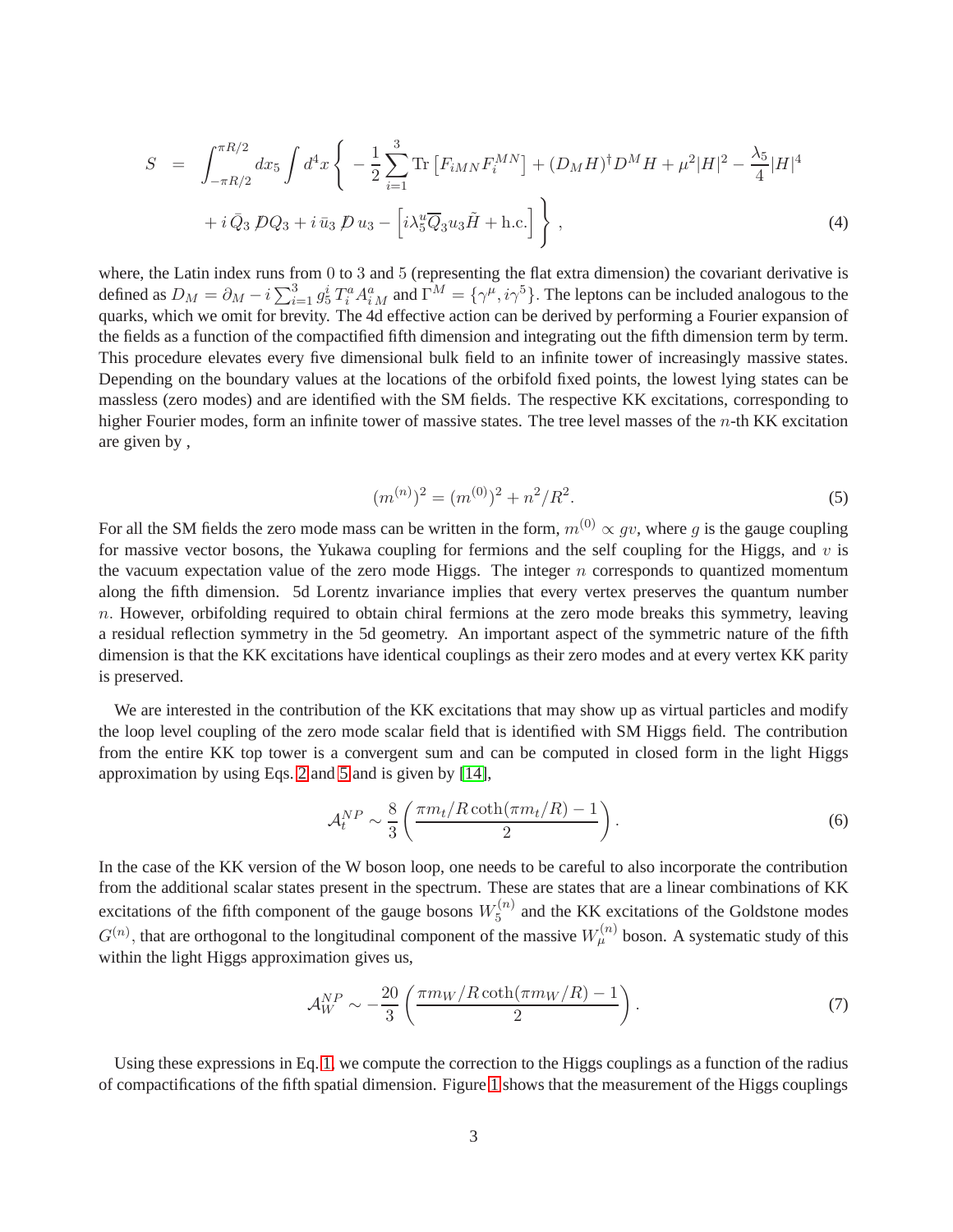

<span id="page-3-0"></span>Figure 1: The ratios of the Higgs couplings in UED scenario to their SM values are plotted as functions of the inverse radius of compactification of the extra dimension  $(1/R)$ . The gray (shaded) bands represent the 95% confidence level best fitted values for these ratios, with the red (light) horizontal lines representing the central values from LHC data. The blue (dashed) lines correspond to the SM points. The black (dark) curves are the UED predictions. We have assumed  $m_h = 125$  GeV.

to gluons at 95% confidence disfavors  $1/R < 1.3$  TeV. The constraints from the effective couplings to photons are smaller primarily owing to the partial cancellation of the contributions between the KK fermions and KK gauge-Goldstone bosons. This should be compared with other constraints which are typically strongest from the oblique electroweak corrections estimated to be around:  $1/R > 0.8$  TeV [\[15\]](#page-7-14). The bounds from direct searches at colliders typically lead to sub-dominant or comparable constraints [\[16\]](#page-7-15), owing to the relatively compressed mass spectrum within this class of models. Recent LHC Higgs mass bounds can constrain UED from the renormalization group running of the physical parameters [\[19\]](#page-8-0). For constraints from vacuum stability bounds see [\[20\]](#page-8-1). It may be noted that an exclusion limit at  $1/R > 1.3$  TeV closes in on the overclosure limit from dark matter relic abundance in the minimal model [\[17\]](#page-7-16). Admittedly this limit may be avoided by reorganizing the mass spectrum in non-minimal models, as demonstrated in [\[18\]](#page-7-17).

Thus we find that if the current trend of the Higgs data gets support in future with increased statistics, it will result in tighter bounds than from direct observations and pose a challenge to the parameter space of these models that is accessible to present and future collider experiments.

**Brane Localized Kinetic Terms:** In higher dimensional theories with lower dimensional defects, one expects localized divergent terms at the location of the defects. This arises due to the violation of translation invariance at these locations leading to UV sensitive radiative corrections that run with the scale and cannot be removed simultaneously at all scales. A way to quantify these corrections is to consider an effective theory at the cut-off scale, with higher dimensional operators that are allowed by the standard model gauge symmetries and Lorentz invariance to be added to the 5d theory. Such operators can be in the bulk or localized at the orbifold fixed points. Purely from the universality class that they belong to the brane localized kinetic terms, being relevant operators due to their mass dimension, lead to the most important corrections at low energy. The renormalization group running will amplify these operators at the infrared. From a phenomenological perspective these operators have considerable impact on the phenomenology of these models. They may lead to novel signals at colliders [\[21,](#page-8-2) [23\]](#page-8-3), thus providing a way to probe these models at the LHC.

We introduce a minimal correction to the fermionic and Yukawa sector of UED Lagrangian given in Eq. [4,](#page-2-1) as given by,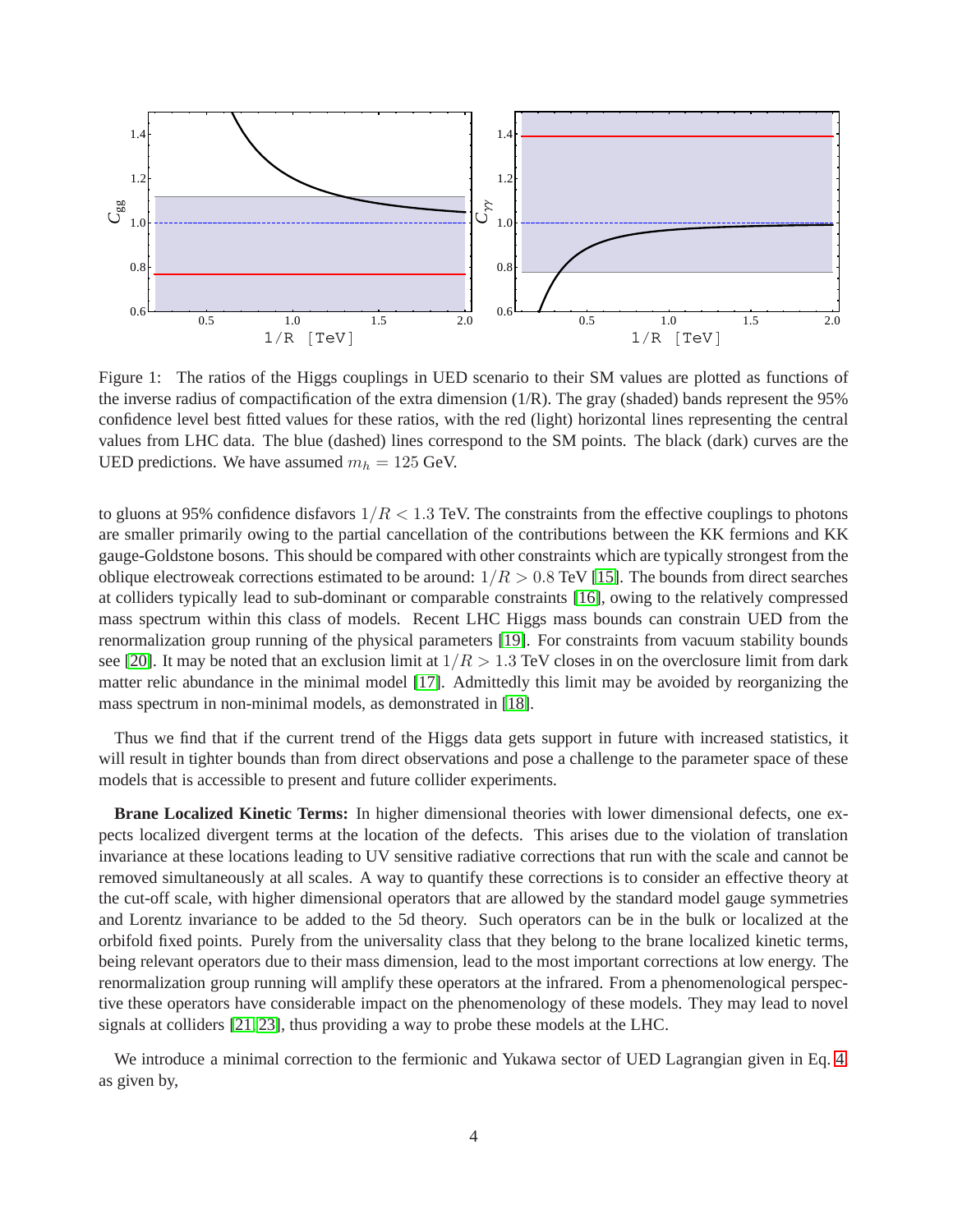<span id="page-4-0"></span>
$$
\Delta S = \int_{-\pi R/2}^{\pi R/2} dx_5 \int d^4x \left\{ r_Q \Big( \delta(x_5 - \pi R/2) + \delta(x_5 + \pi R/2) \Big) \Big[ i \overline{Q}_3 \, D \, Q_3 + i \overline{u}_3 \, D \, u_3 \Big] - \Big( r_Y \big( \delta(x_5 - \pi R/2) + \delta(x_5 + \pi R/2) \big) \Big) \times \Big[ i \lambda_5^u \overline{Q}_3 u_3 \tilde{H} + \text{h.c.} \Big] \right\}.
$$
 (8)

Though originating from radiative corrections, in this letter we will consider the size  $(r_Q, r_Y)$  of the brane operators at the weak scale to be free and independent parameters. Inclusion of these terms can lead to deviations in the bulk profile, couplings and masses of the bulk fields. Note that 5d gauge invariance imply universal BLKT parameters. The genesis of this lies in the observation that for general BLKT parameters the zero mode bulk profile of the massive gauge bosons are non-flat [\[11\]](#page-7-10). To avoid such complication we have taken same BLKT parameter for the doublet and the singlet states in Eq. [8.](#page-4-0)The KK masses obtained by performing the KK decomposition and solving the equations of motion with appropriate boundary conditions now shift from their UED predictions, and are given by the subsequent roots of the following transcendental equations,

<span id="page-4-2"></span>
$$
r_Q m^{(n)} = \begin{cases} -\tan\left(\frac{m^{(n)} \pi R}{2}\right) & \text{for } n \text{ even,} \\ \cot\left(\frac{m^{(n)} \pi R}{2}\right) & \text{for } n \text{ odd,} \end{cases}
$$
(9)

In the present context, the Yukawa sector that couples the fermions with non-trivial bulk profile with the zero mode of the Higgs that is assumed t o be essentially flat in the bulk, is of interest and can be written as,

<span id="page-4-1"></span>
$$
S_{Yukawa} = -\frac{v}{\sqrt{2}} \lambda \int d^4x \Bigg\{ \Big( \overline{Q}_L^{(0)} u_R^{(0)} + r'_{Qnn} \overline{Q}_L^{(n)} u_R^{(n)} - R'_{Qnn} \overline{u}_L^{(n)} Q_R^{(n)} + \ldots \Big) + \text{h.c.} \Bigg\}, \qquad (10)
$$

where,  $r'_{Qnn}(r_Q, r_Y, m^{(n)})$  and  $R'_{Qnn}(r_Q, r_Y, m^{(n)})$  are overlap integrals obtained by introducing the bulk profile of the fermions into Eq. [8](#page-4-0) and integrating the fifth dimension. The effects of possible KK level mixing terms in Eq. [10](#page-4-1) will be discussed seperately. The overlap inegrals can be adopted from the expression given in [\[21\]](#page-8-2) and are given by,

$$
r'_{Qnn}(\mathbf{e}/\mathbf{o}) = \frac{2r_Q + \pi R}{2r_Y + \pi R} \left( \frac{2r_Y + \frac{1}{A_{Q^{(n)}}^2} \left[ \frac{\pi R}{2} \pm \frac{1}{2m_Q^{(n)}} \sin(m_Q^{(n)} \pi R) \right]}{2r_Q + \frac{1}{A_{Q^{(n)}}^2} \left[ \frac{\pi R}{2} \pm \frac{1}{2m_Q^{(n)}} \sin(m_Q^{(n)} \pi R) \right]} \right),
$$
  
\n
$$
R'_{Qnn}(\mathbf{e}/\mathbf{o}) = \frac{2r_Q + \pi R}{2r_Y + \pi R} \left( \frac{2r_Y (B_{Q^{(n)}})^2 + \frac{1}{A_{Q^{(n)}}^2} \left[ \frac{\pi R}{2} \mp \frac{1}{2m_Q^{(n)}} \sin(m_Q^{(n)} \pi R) \right]}{\frac{1}{A_{Q^{(n)}}^2} \left[ \frac{\pi R}{2} \mp \frac{1}{2m_Q^{(n)}} \sin(m_Q^{(n)} \pi R) \right]} \right),
$$
(11)

where, the subscript (e/o) represents whether *n* is even or odd.  $A_{Q^{(n)}} = \sin \left( m_Q^{(n)} \right)$  $\binom{n}{Q} \pi R/2$ , for n odd and  $\cos\left(m_Q^{(n)}\right)$  $\binom{n}{Q}\pi R/2$ , for n even, similarly  $B_{Q^{(n)}}\,=\,\cot\Big( m_Q^{(n)}\,$  $\binom{n}{Q}\pi R/2\Big),$  for  $n$  odd and  $\tan\left(m_Q^{(n)}\right)$  $_{Q}^{(n)}\pi R/2\Big),\text{ for }n$ even and  $m_Q^{(n)}$  $Q_{Q}^{(n)}$  is the *n*-th root of Eq. [9.](#page-4-2) The mass matrix for the *n*-th KK excitation of the top quark can be written as,

<span id="page-4-3"></span>
$$
S_{t^{(n)}} = -\int d^4x \left\{ \left[ \overline{Q}_3^{(n)}, \overline{u}_3^{(n)} \right]_L \left[ \begin{array}{cc} m_{Q_3}^{(n)} & r'_{Qnn} \frac{v}{\sqrt{2}} \lambda_t \\ -R'_{Qnn} \frac{v}{\sqrt{2}} \lambda_t & m_{u_3}^{(n)} \end{array} \right] \left[ \begin{array}{c} Q_3^{(n)} \\ u_3^{(n)} \end{array} \right]_R + \text{h.c.} \right\}.
$$
 (12)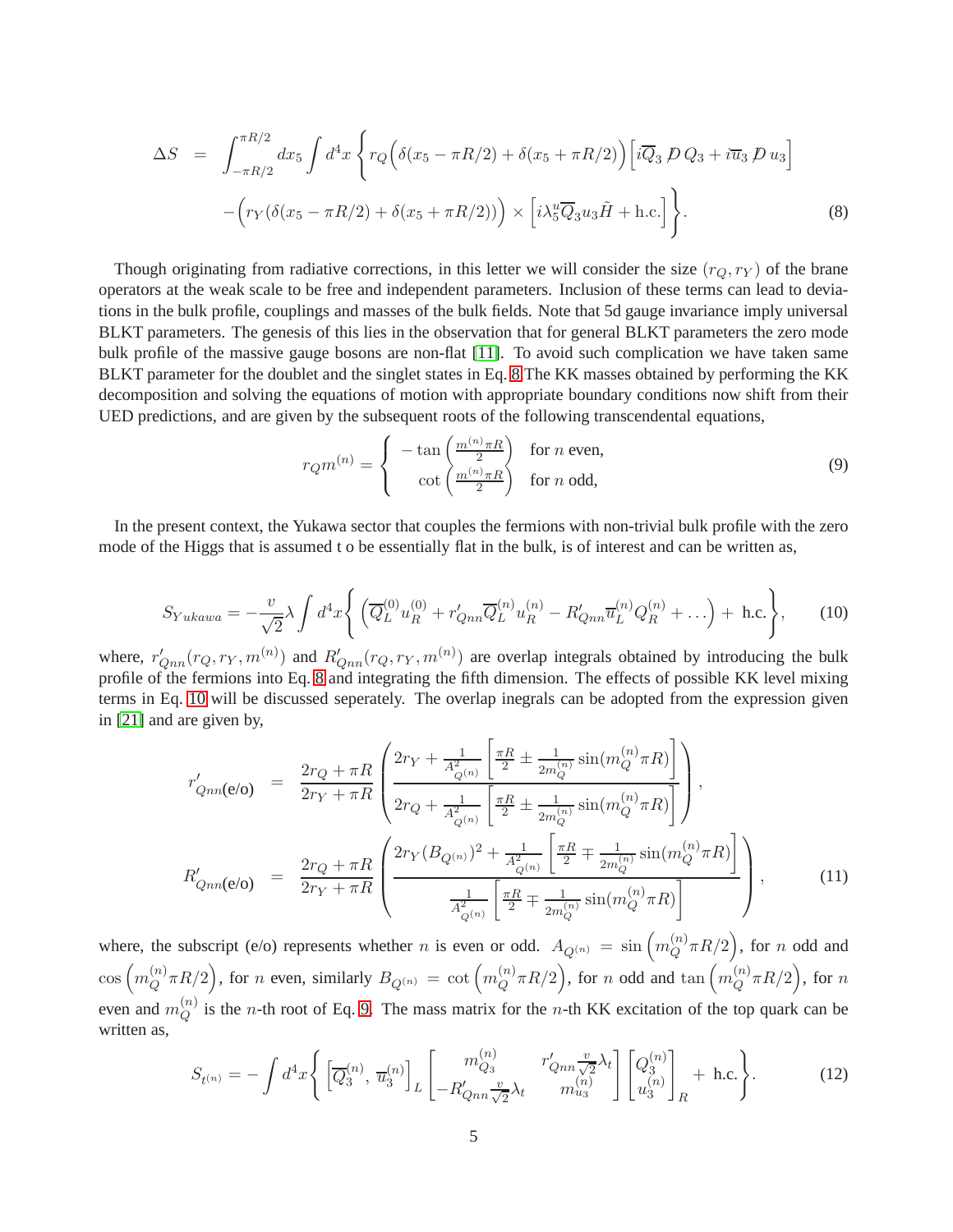In the above expressions we have assumed that in the 4d effective theory obtained by integrating the fifth dimension, the bulk fields  $Q_L(x, x_5)$  and  $u_R(x, x_5)$  now split into a massless zero mode and an infinite tower of massive 4d states given by  $(Q_L^{(0)})$  $L^{(0)}, Q_L^{(n)}, Q_R^{(n)})$  and  $(u_R^{(0)})$  $\mathop{R}\limits^{(0)},u_L^{(n)}$  $\binom{n}{L}, u_R^{(n)}$  $\binom{n}{R}$  respectively.

Note that introduction of the BLKT parameters lead to KK level mixing at the leading order in the Yukawa interactions. However the symmetric nature of the BLKT parameters as introduced in Eq. [8](#page-4-0) confines the mixing within the odd or even modes, due to a residual unbroken KK parity in the theory. The mixing angle between the n-th KK level and  $(n + 2l)$ -th KK level can be estimated as  $\theta_{mix} \sim f(r_Y, r_Q, n, l) m_t R/2l$ , where  $f(r_Y, r_Q, n, l)$  schematically represents the corresponding overlap integrals. Though the mixing angle is supressed by the new physics scale  $(1/R)$ , significant level mixing between zero mode and  $n = 2$  KK states are possible in certain regions of the parameters space specially for smaller values of  $1/R$  [\[21\]](#page-8-2). For the collider implications of this mixing in the top sector see [\[22\]](#page-8-4). We now turn our attention to make a careful study of this phenomenon. The relevant part of the action can be written as,

<span id="page-5-0"></span>
$$
S_{t^{(0-2)}} = -\int d^4x \left\{ \left[ \overline{Q}_3^{(0)}, \overline{Q}_3^{(2)}, \overline{u}_3^{(2)} \right]_L \begin{bmatrix} \frac{v}{\sqrt{2}}\lambda_t & 0 & r'_{Q02} \frac{v}{\sqrt{2}}\lambda_t \\ r'_{Q20} \frac{v}{\sqrt{2}}\lambda_t & m_{Q3}^{(2)} & r'_{Q22} \frac{v}{\sqrt{2}}\lambda_t \\ 0 & -R'_{Q22} \frac{v}{\sqrt{2}}\lambda_t & m_{u_3}^{(2)} \end{bmatrix} \begin{bmatrix} u_3^{(0)} \\ Q_3^{(2)} \\ u_3^{(2)} \end{bmatrix}_R + \text{h.c.} \right\}.
$$
 (13)

where,

$$
r'_{Q20} = \frac{2r_Q + \pi R}{2r_Y + \pi R} \left( \frac{1}{\sqrt{2r_Q + \pi R}} \frac{2(r_Y - r_Q)}{\sqrt{2r_Q + \pi R} \sqrt{\frac{2r_Q + \frac{1}{r_Q}}{2r_Q + \frac{1}{r_Q^2} \left(\frac{\pi R}{2} + \frac{\sin\left(m_Q^{(2)} \pi R\right)}{2m_Q^{(2)}}\right)}}} \right)
$$
(14)

The overlap integral between the zero and second level,  $r'_{Q20}$  is symmetric in its last two indices. In Eq [13,](#page-5-0) the identification of the lightest eigenvalue with the SM top with mass in the range,  $m_t = 173.07 \pm 0.52 \pm 0.72$ GeV [\[25\]](#page-8-5) puts a severe constraint on the allowed BLKT parameters and consequently constrains the Higgs couplings that we will now discuss.

In order to obtain the Higgs couplings, we diagonalize the mass matrix in Eq. [12,](#page-4-3) that gives us the physical mass of the  $n$ -th KK excitations. One can use this to compute the Higgs cross section and decay width in the BLKT scenario by using Eqs. [1](#page-1-1) and [2.](#page-1-0) We perform the KK summation numerically and terminate the procedure at  $n = 20$ , as the contribution decouples with the KK number and becomes numerically insignificant beyond this. Note that the gauge and scalar parts of the Lagrangian are unaffected by the introduction of the BLKT action given in Eq. [8.](#page-4-0) For the gauge-Goldstone sector one can adopt the analytic expression in Eq. [7.](#page-2-2) As indicated above we take care to include the constraint from the mixing effect on the parameter space of the theory. We find that once the constraint on the top mass is imposed the numerical effect of the mixing on the Higgs coupling is insignificant. However we include the leading order contribution from the mixing effect by considering the 0-2 KK level mixing. This can be consistently included into the calculation by replacing the contribution of the second KK top to the sum in Eq. [2](#page-1-0) by the following expression,

$$
\mathcal{A}_{NP}^{(2)} = \frac{4}{3} \left[ \sum_{j=1}^{3} \frac{v}{m_j} \frac{\partial m_j}{\partial v} - 1 \right],\tag{15}
$$

where,  $m_j$ -s are the three eigenvalues of the mass matrix in Eq. [13](#page-5-0) with lowest eigenvalue identified with SM top mass.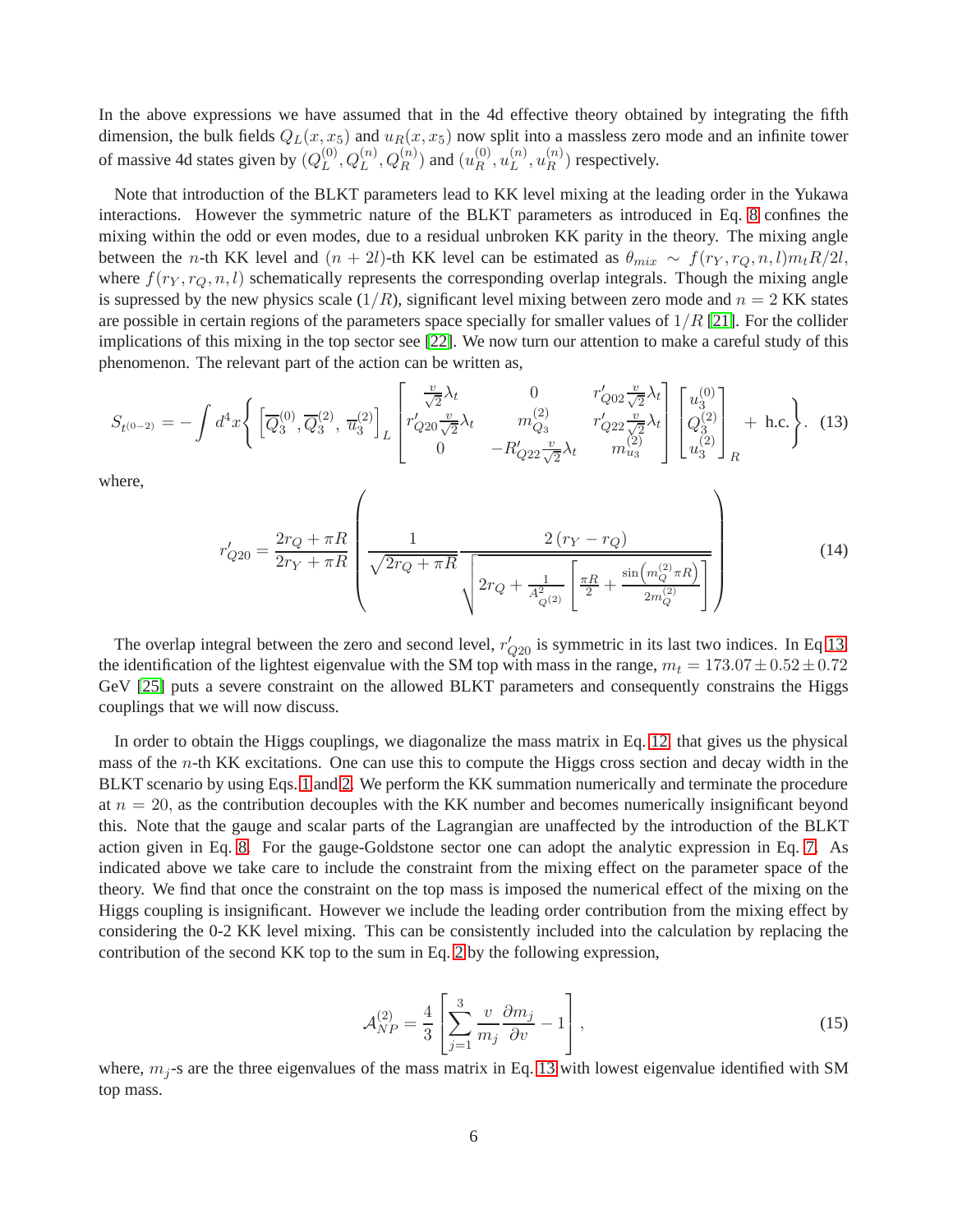

<span id="page-6-0"></span>Figure 2: The ratios the Higgs couplings in BLKT scenario to their SM values are plotted as functions of the inverse radius of compactification of the extra dimension (1/R). The gray (shaded) bands represent the 95% confidence level best fitted values for these ratios, with the red (light) horizontal lines representing the central values from LHC data. The blue (dashed) lines correspond to the SM points. The black (dark) points represent the BLKT results. We have assumed  $m_h = 125$  GeV. The BLKT parameters  $r_Q$  and  $r_Y$  are varied within the range  $[-\pi R/2, \pi R/2]$ .

After the KK sum is done the ratios  $C_{qq}$  and  $C_{\gamma\gamma}$  still remain functions of the BLKT parameters  $(r_Q, r_Y)$  and the inverse radius of compactification (1/R). We vary the BLKT parameters within the range  $[-\pi R/2, \pi R/2]$ and obtain the corresponding scatter plots for  $C_{gg}$  and  $C_{\gamma\gamma}$  as functions of  $1/R$  in Figure [2.](#page-6-0) Expectedly the points form a band around the minimal UED prediction that corresponds to  $r_Q = r_Y = 0$ .

Crucially we find that in certain regions of the parameter space, the contribution from the KK fermions can change sign relative to the zero mode (SM) contribution. As can be seen from the plot this reduces constraint from the coupling, which was at 1.3 TeV for minimal UED models, now becoming 0.4 TeV. Significantly we find that the UED couplings are always disfavored over the SM predictions in all regions of the parameter space by the experimental data. In the extended scenario with the BLKT parameters, we find that in certain regions of the parameter space the couplings fit better than the SM. The limits on  $1/R$ , from dark matter relic density measurements and their direct detection at experiments within the BLKT framework, are rather model dependent and can lead to considerable relaxation over the minimal UED bound [\[24,](#page-8-6) [26\]](#page-8-7). The corresponding constraints on this class of models from electroweak precision measurements can be found in [\[11,](#page-7-10) [24,](#page-8-6) [27\]](#page-8-8).

**Conclusion:** In this paper we have studied the impact of Higgs couplings as measured at the LHC on Universal Extra Dimension models. We find that the minimal models are particularly constrained from the Higgs coupling to the gluon. We make a simple extension of the model by introducing relevant brane localized kinetic terms. This leads to non-trivial 5d profiles for the bulk fields. The interactions are modified by the corresponding overlap integrals. In certain regions of the parameter space this can lead to better fitting of the experimental data implying a considerable relaxation of the experimental constraints.

**Acknowledgments:** We thank A. Raychaudhuri and Kenji Nishiwaki for discussions at various stages of this work. UKD would like to thank S. Niyogi and A. Shaw for useful discussions. TSR acknowledges hospitality at Department of Physics, Calcutta University, during the early stages of the work. The research of TSR is supported by the Australian Research Council. UKD is supported by funding from the Department of Atomic Energy, Government of India for the Regional Center for Accelerator-based Particle Physics, Harish- Chandra Research Institute (HRI).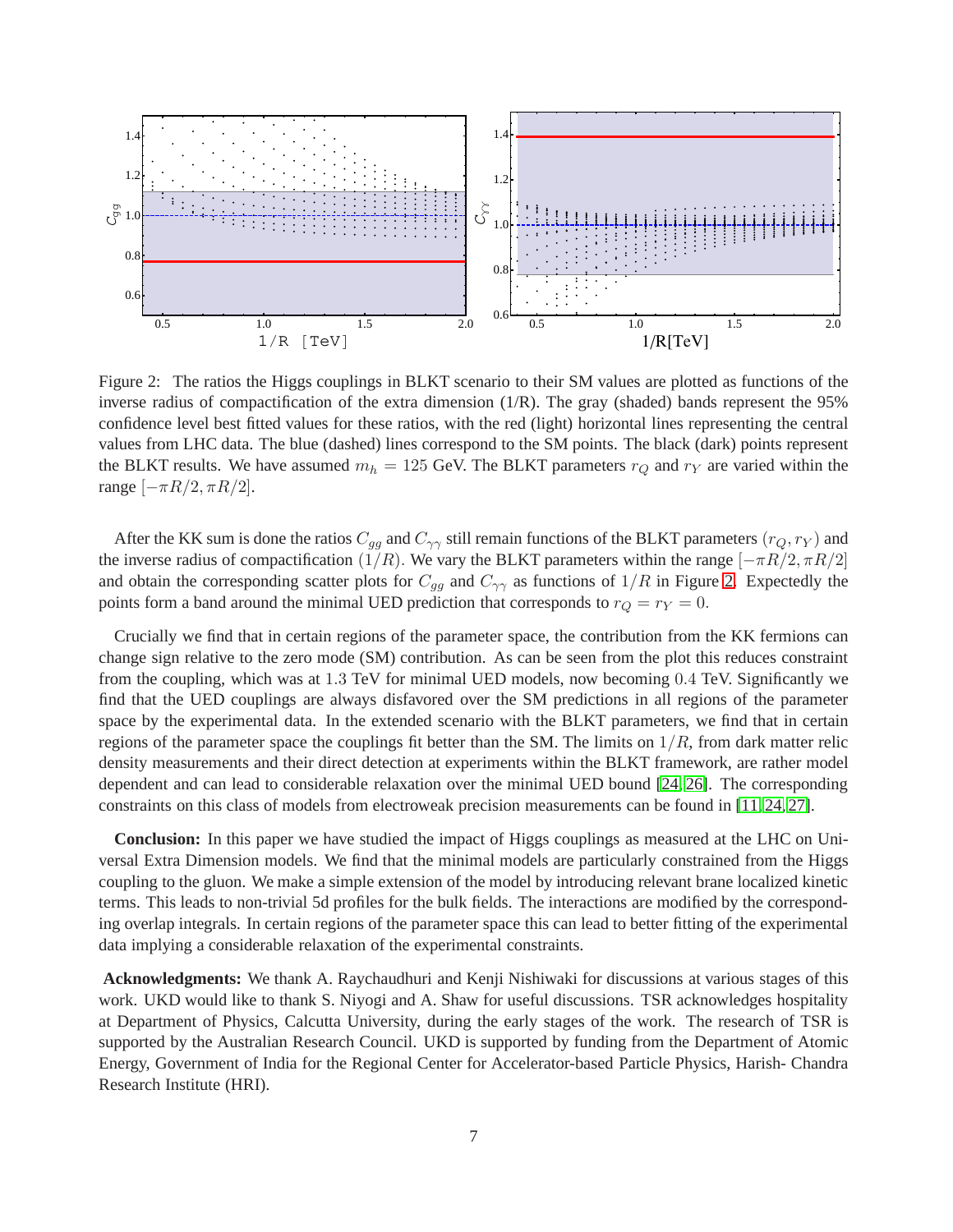## <span id="page-7-0"></span>**References**

- <span id="page-7-1"></span>[1] G. Aad *et al.* [ATLAS Collaboration], Phys. Lett. B **716** (2012) 1 [\[arXiv:1207.7214](http://arxiv.org/abs/1207.7214) [hep-ex]].
- <span id="page-7-2"></span>[2] S. Chatrchyan *et al.* [CMS Collaboration], Phys. Lett. B **716** (2012) 30 [\[arXiv:1207.7235](http://arxiv.org/abs/1207.7235) [hep-ex]], S. Chatrchyan *et al.* [ CMS Collaboration], [arXiv:1303.4571](http://arxiv.org/abs/1303.4571) [hep-ex].
- [3] M. R. Buckley and D. Hooper, Phys. Rev. D **86** (2012) 075008 [\[arXiv:1207.1445](http://arxiv.org/abs/1207.1445) [hep-ph]], P. P. Giardino, K. Kannike, M. Raidal and A. Strumia, JHEP **1206** (2012) 117 [\[arXiv:1203.4254](http://arxiv.org/abs/1203.4254) [hep-ph]], S. Banerjee, S. Mukhopadhyay and B. Mukhopadhyaya, JHEP **1210** (2012) 062 [\[arXiv:1207.3588](http://arxiv.org/abs/1207.3588) [hep-ph]], G. Cacciapaglia, A. Deandrea, G. D. La Rochelle and J. -B. Flament, JHEP **1303** (2013) 029 [\[arXiv:1210.8120](http://arxiv.org/abs/1210.8120) [hep-ph]], P. P. Giardino, K. Kannike, I. Masina, M. Raidal and A. Strumia, [arXiv:1303.3570](http://arxiv.org/abs/1303.3570) [hep-ph].
- <span id="page-7-3"></span>[4] I. Antoniadis, Phys. Lett. B **246** (1990) 377. T. Appelquist, H. C. Cheng and B. A. Dobrescu, Phys. Rev. D **64** 035002 (2001) [\[hep-ph/0012100\]](http://arxiv.org/abs/hep-ph/0012100), D. Hooper and S. Profumo, Phys. Rept. **453** (2007) 29 [\[hep-ph/0701197\]](http://arxiv.org/abs/hep-ph/0701197).
- <span id="page-7-5"></span><span id="page-7-4"></span>[5] G. Servant and T. M. P. Tait, Nucl. Phys. B **650** (2003) 391 [\[hep-ph/0206071\]](http://arxiv.org/abs/hep-ph/0206071).
- [6] A. Datta, K. Kong and K. T. Matchev, Phys. Rev. D **72** (2005) 096006 [Erratum-ibid. D **72** (2005) 119901] [\[hep-ph/0509246\]](http://arxiv.org/abs/hep-ph/0509246).
- <span id="page-7-6"></span>[7] F. J. Petriello, JHEP **0205** (2002) 003 [\[arXiv:hep-ph/0204067\]](http://arxiv.org/abs/hep-ph/0204067), G. Belanger, A. Belyaev, M. Brown, M. Kakizaki and A. Pukhov, Phys. Rev. D **87** (2013) 016008 [\[arXiv:1207.0798](http://arxiv.org/abs/1207.0798) [hep-ph]], T. Kakuda, K. Nishiwaki, K. -y. Oda, N. Okuda and R. Watanabe, [arXiv:1304.6362](http://arxiv.org/abs/1304.6362) [hep-ph], A. Datta and S. K. Rai, Int. J. Mod. Phys. A **23** (2008) 519 [\[hep-ph/0509277\]](http://arxiv.org/abs/hep-ph/0509277).
- <span id="page-7-8"></span><span id="page-7-7"></span>[8] G. Bhattacharyya and T. S. Ray, Phys. Lett. B **675** (2009) 222 [\[arXiv:0902.1893](http://arxiv.org/abs/0902.1893) [hep-ph]].
- [9] A. Azatov, M. Toharia and L. Zhu, Phys. Rev. D **82** (2010) 056004 [\[arXiv:1006.5939](http://arxiv.org/abs/1006.5939) [hep-ph]]. F. Goertz, U. Haisch and M. Neubert, Phys. Lett. B **713** (2012) 23 [\[arXiv:1112.5099](http://arxiv.org/abs/1112.5099) [hep-ph]].
- <span id="page-7-9"></span>[10] M. Carena, S. Casagrande, F. Goertz, U. Haisch and M. Neubert, JHEP **1208** (2012) 156 [\[arXiv:1204.0008](http://arxiv.org/abs/1204.0008) [hep-ph]].
- <span id="page-7-11"></span><span id="page-7-10"></span>[11] T. Flacke, A. Menon and D. J. Phalen, Phys. Rev. D **79** (2009) 056009 [\[arXiv:0811.1598](http://arxiv.org/abs/0811.1598) [hep-ph]].
- <span id="page-7-13"></span>[12] A. Djouadi, Phys. Rept. **457** (2008) 1 [\[hep-ph/0503172\]](http://arxiv.org/abs/hep-ph/0503172).
- <span id="page-7-12"></span>[13] J. Ellis and T. You, [arXiv:1303.3879](http://arxiv.org/abs/1303.3879) [hep-ph].
- <span id="page-7-14"></span>[14] G. Cacciapaglia, A. Deandrea and J. Llodra-Perez, JHEP **0906** (2009) 054 [\[arXiv:0901.0927](http://arxiv.org/abs/0901.0927) [hep-ph]].
- <span id="page-7-15"></span>[15] A. Belyaev, M. Brown, J. Moreno and C. Papineau, [arXiv:1212.4858](http://arxiv.org/abs/1212.4858) [hep-ph].
- [16] L. Edelhauser, T. Flacke and M. Kramer, [arXiv:1302.6076](http://arxiv.org/abs/1302.6076) [hep-ph], T. Flacke, A. Menon and Z. Sullivan, Phys. Rev. D **86** (2012) 093006 [\[arXiv:1207.4472](http://arxiv.org/abs/1207.4472) [hep-ph]], A. Datta, A. Datta and S. Poddar, Phys. Lett. B **712** (2012) 219 [\[arXiv:1111.2912](http://arxiv.org/abs/1111.2912) [hep-ph]].
- <span id="page-7-17"></span><span id="page-7-16"></span>[17] G. Belanger, M. Kakizaki and A. Pukhov, JCAP **1102** (2011) 009 [\[arXiv:1012.2577](http://arxiv.org/abs/1012.2577) [hep-ph]].
- [18] K. Kong and K. T. Matchev, JHEP **0601** (2006) 038 [\[hep-ph/0509119\]](http://arxiv.org/abs/hep-ph/0509119).